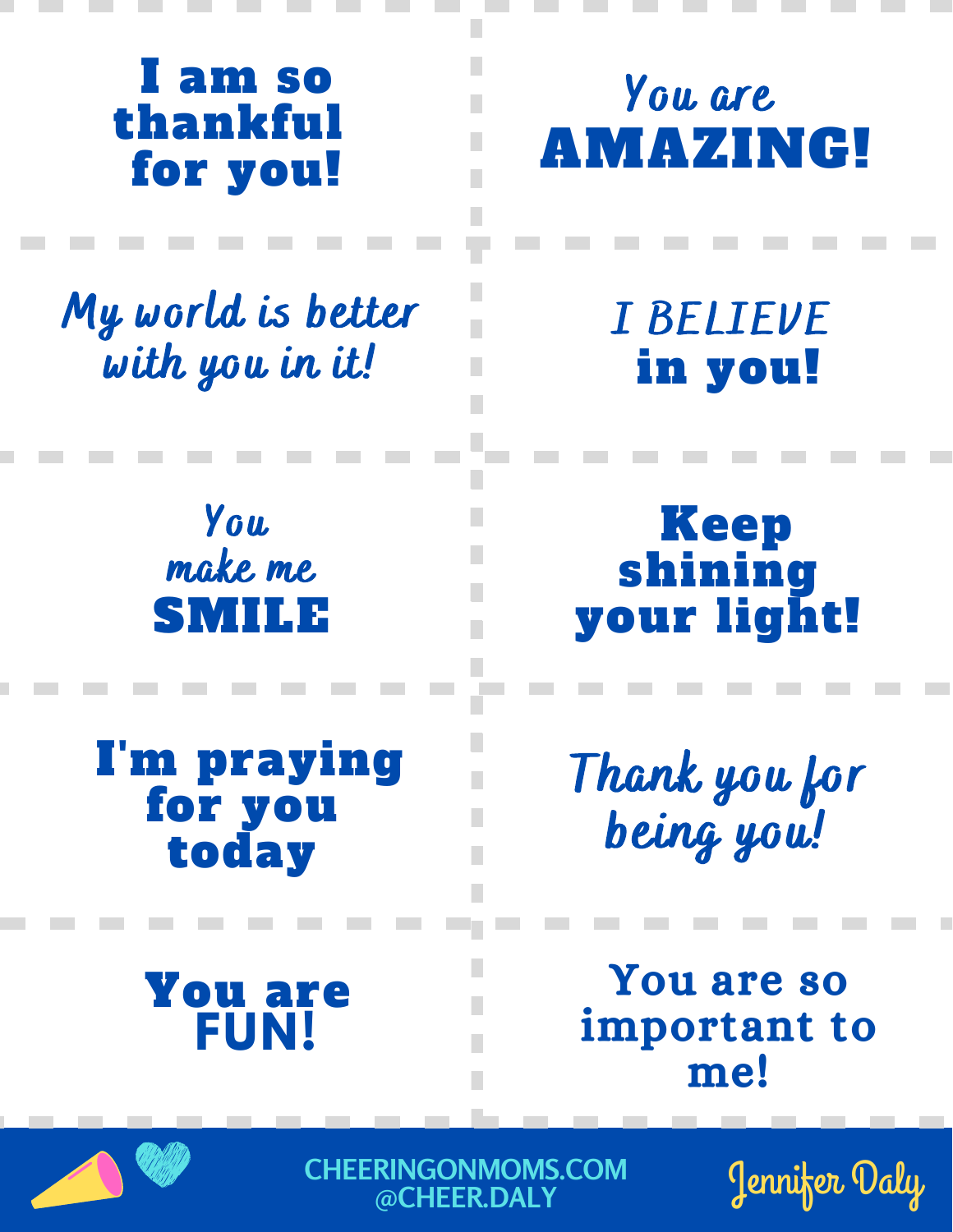## You are a blessing to me!

I can 't wait to hear about your day!

**I love spending time with you**

> I am proud of you!

**I love you no matter what!**

I can't wait to see you!

God has great plans for you!

> Thank you for being kind!

No matter what, I'm here for you!

I love having fun with you!



**CHEERINGONMOMS.COM @CHEER.DALY**

Jennifer Daly